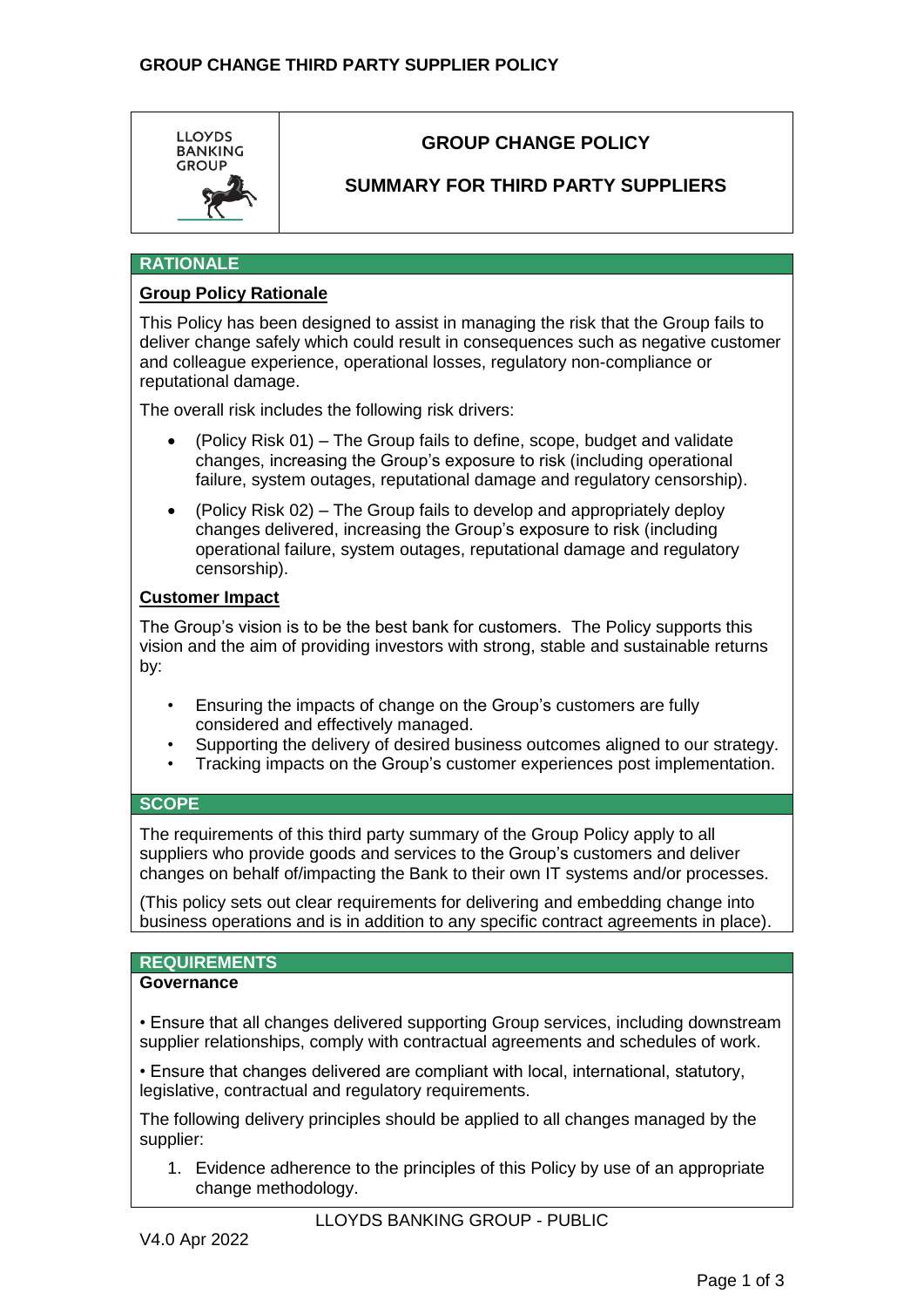- 2. Identify resource needs at the outset. Establish an effective team organisation with the appropriate skills and experience requisite to the relative complexity/risk profile of the change.
- 3. Ensure the business requirements are understood and traceable to ensure the business objectives are met.
- 4. Identify and manage the risks relating to change delivery and to ongoing business operations, ensuring any operational risks are understood, accepted and managed as appropriate and in line with the Group's risk appetite and any material risks are escalated within 48 hours.
- 5. Review the impacts on the Group's customers, processes and systems incorporating appropriate metrics to track expected post implementation outcomes.
- 6. Ensure business/implementation readiness (including testing and post implementation support) is undertaken with the approval of appropriate Group governance applied throughout the lifecycle of the change.
- 7. Ensure progress is reported in line with appropriate with the Group's governance.
- 8. Handover and close the change in line with the appropriate governance and a process for post change problem management is documented.

| <b>KEY CONTROLS</b>             |                               |                  |  |
|---------------------------------|-------------------------------|------------------|--|
| <b>Control Title</b>            | <b>Control Description</b>    | <b>Frequency</b> |  |
| Change methodology in place     | Change methodology in place   | Annually         |  |
|                                 | that evidences adherence to   |                  |  |
|                                 | key principles of this Policy |                  |  |
| <b>Risk Management</b>          | Risk identification and       | Ad hoc           |  |
|                                 | management in place           |                  |  |
|                                 | evidenced through risk log or |                  |  |
|                                 | equivalent including business |                  |  |
|                                 | acceptance of risks           |                  |  |
| LBG customers, processes        | Evidence of impact            | Ad hoc           |  |
| and systems impacts             | assessment of changes on      |                  |  |
|                                 | LBG customers, processes      |                  |  |
|                                 | and systems is in place       |                  |  |
| <b>Implementation Readiness</b> | Sign off from the Group is    | Ad hoc           |  |
|                                 | obtained ahead of each        |                  |  |
|                                 | implementation                |                  |  |

### **REQUIREMENTS – NON-COMPLIANCE**

Any control failures or material differences between the requirements set out above and the supplier's own controls should be raised by the supplier with the Group's Supplier Manager or relevant Business contact.

The Supplier Manager or relevant Business contact will then discuss the control failure or material difference with the appropriate Group representative for the relationship and local Risk team to agree way forward.